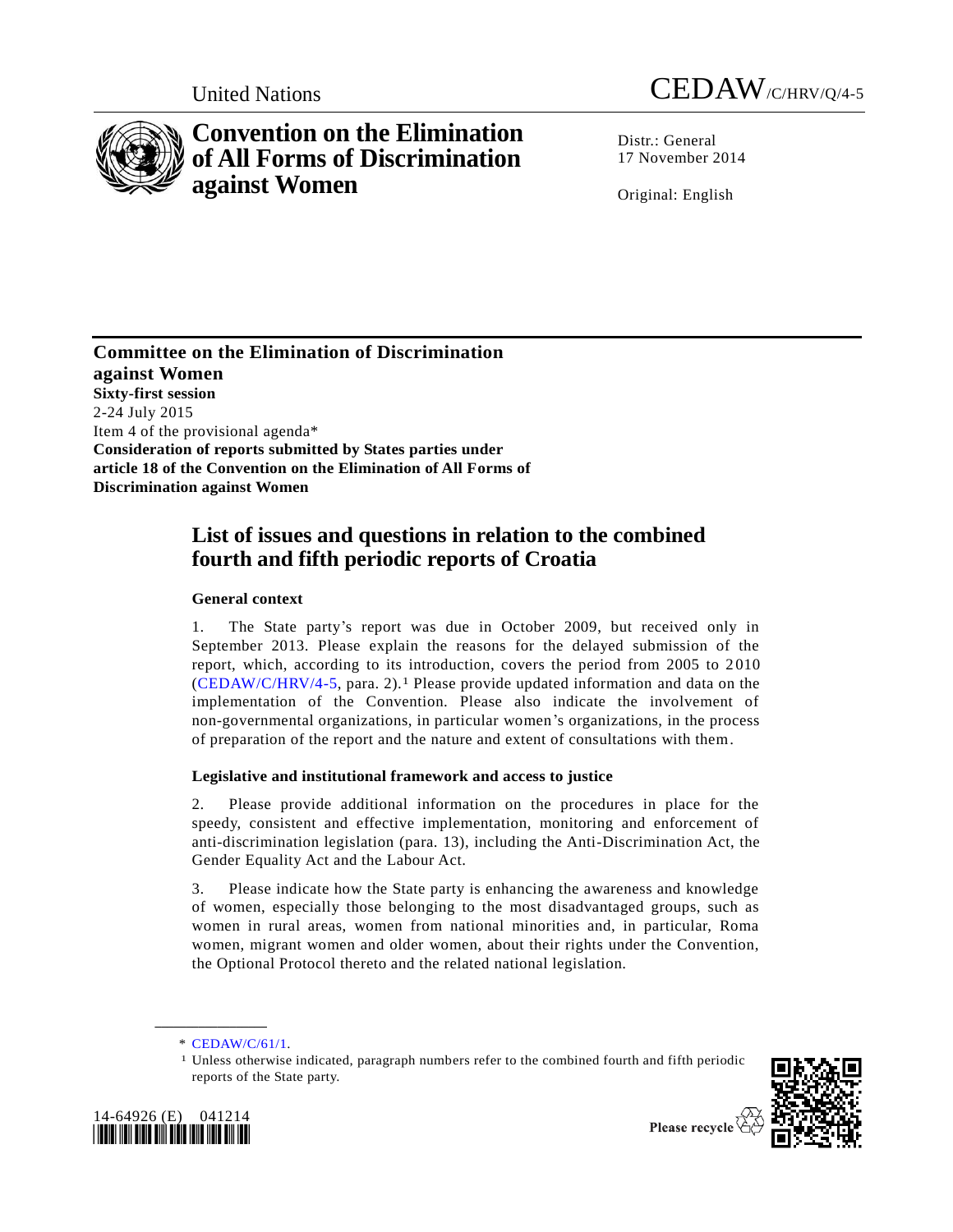#### **National machinery for the advancement of women**

4. Given that it is indicated that, owing to the recession and the reduction of the total State budget, the financial resources of the Office for Gender Equality have been reduced (para. 15), please provide updated information on the human and financial resources of the Office, the Office of the Ombudsman for Gender Equality and county/local gender equality commissions (para. 85). Please explain the mechanisms to ensure coordination at various levels between the bodies.

5. The Gender Equality Act obliges State administration bodies and legal persons under the majority ownership of the State to adopt action plans for the promotion of gender equality. It also calls upon local and regional self-government units, legal persons vested with public authority and other legal persons to introduce anti-discrimination provisions for the achievement of gender equality into their general acts (para. 90). Please provide additional information on the implementation of those provisions of the Act. Please also provide updated information on the progress in the implementation of the National Policy for the Promotion of Gender Equality 2011-2015 and the challenges that it is intended to tackle.

#### **Temporary special measures**

6. In addition to the information provided regarding temporary special measures to increase the employment of women by encouraging women's entrepreneurship (paras. 96, 180 and 181), please provide specific examples of the temporary special measures in place to accelerate the achievement of substantive gender equality in other areas of the Convention where women are underrepresented or disadvantaged and their results.

#### **Stereotypes**

7. According to the annual report for 2012 by the Ombudsman for Gender Equality, sexism and gender stereotypes continue to be present in the media and women continue to be presented as sexual objects. Please provide updated information on measures taken to eliminate stereotypical portrayals of women in the media and advertising.

8. Please provide additional information on the specific measures implemented to promote equal sharing of family responsibilities between women and men, including on measures taken to increase the number of fathers who are using parental leave and data on mothers and fathers using parental leave in the form of part-time work (para. 164).

#### **Violence against women**

9. Please provide updated information on the prevalence of all forms of genderbased violence against women. Please include data on cases of domestic violence, sexual assault and rape reported, the relationship between the victim and the perpetrator, investigations, prosecutions and convictions and sentences imposed on perpetrators.

10. Please indicate the remaining challenges to the implementation of the new Family Act (2014), the new Criminal Code (2013), the Protection against Domestic Violence Act (2009) and the Free Legal Aid Act (2008). In particular, please include information on the measures that the State party is taking to ensure that women in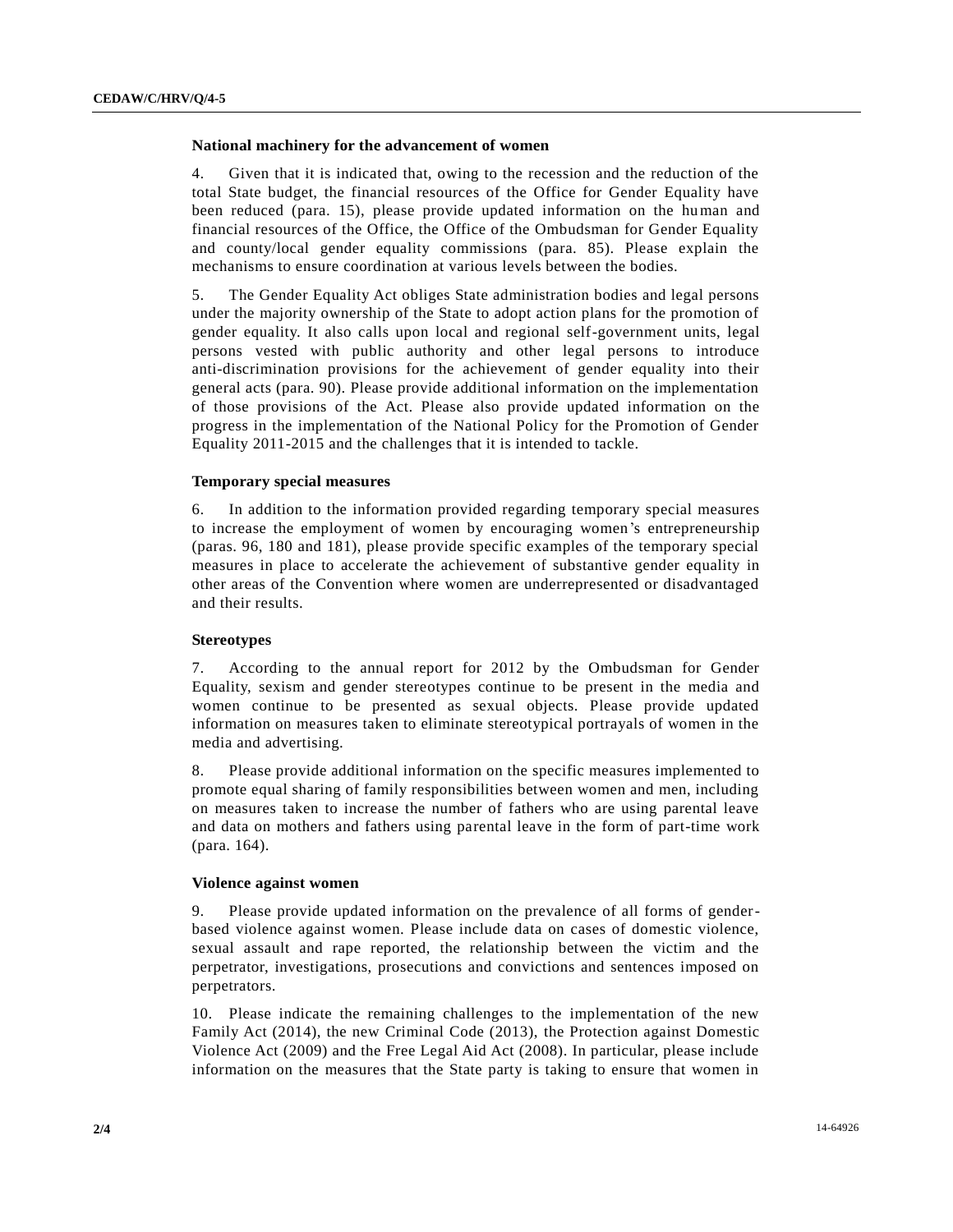all counties experiencing gender-based violence have access to appropriate support and assistance, including legal assistance and shelters. Please also indicate any initiatives to train and build the capacity of law enforcement officers, including police officers and judges, doctors and officials of public institutions to implement the laws, correctly identify perpetrators and provide timely protection to women experiencing violence to ensure their security. How does the State party guarantee the timely and effective safety of victims, including after the conclusion of a criminal trial, and that offenders will be held accountable?

#### **Women in post-conflict situations**

11. Please indicate the measures put in place by the State party to ensure that women who were victims of wartime violence, in particular sexual violence, have access to justice and reparations, including psychological, medical and other support and compensation. Please also indicate the measures taken by the State party to address the consequences of war on the mental health of men, which appears to be a factor in the increasing numbers of victims of femicide.

#### **Trafficking and exploitation of prostitution**

12. Please assess the effectiveness of the national action plans for combating trafficking in human beings (para. 67) and provide updated information on measures to prevent trafficking in women and to increase the protection afforded to victims.

13. Please comment on the prevalence of prostitution in the State party and on policies and measures adopted to prevent the sexual exploitation of women and girls. In addition, please provide information on measures envisaged and/or in place to support women who wish to leave prostitution. Please also explain whether measures have been taken to prevent exploitation of prostitution and trafficking in women, including by decreasing the demand for prostitution.

#### **Participation in political and public life**

14. Please provide updated data on the representation of women in political and public life, including in relation to the most recent national, county and local elections. Please explain the measures taken to tackle the challenges in increasing the representation of women in appointed senior decision-making positions in public, political and economic life. Please clarify what measures have been taken to facilitate women's access to higher ranks in the diplomatic service (para. 137).

#### **Education**

15. Please provide updated information on the steps taken to address the significant gender differences in secondary school enrolment (para. 141). Please also describe the efforts made by the State party to promote the diversification of educational and vocational choices for women and men and to address the underrepresentation of women among full-time professors.

#### **Employment**

16. Please provide information on the specific steps taken to tackle the persistent occupational segregation between men and women in the labour market, the prevailing larger share of women who are unemployed and the gender wage gap